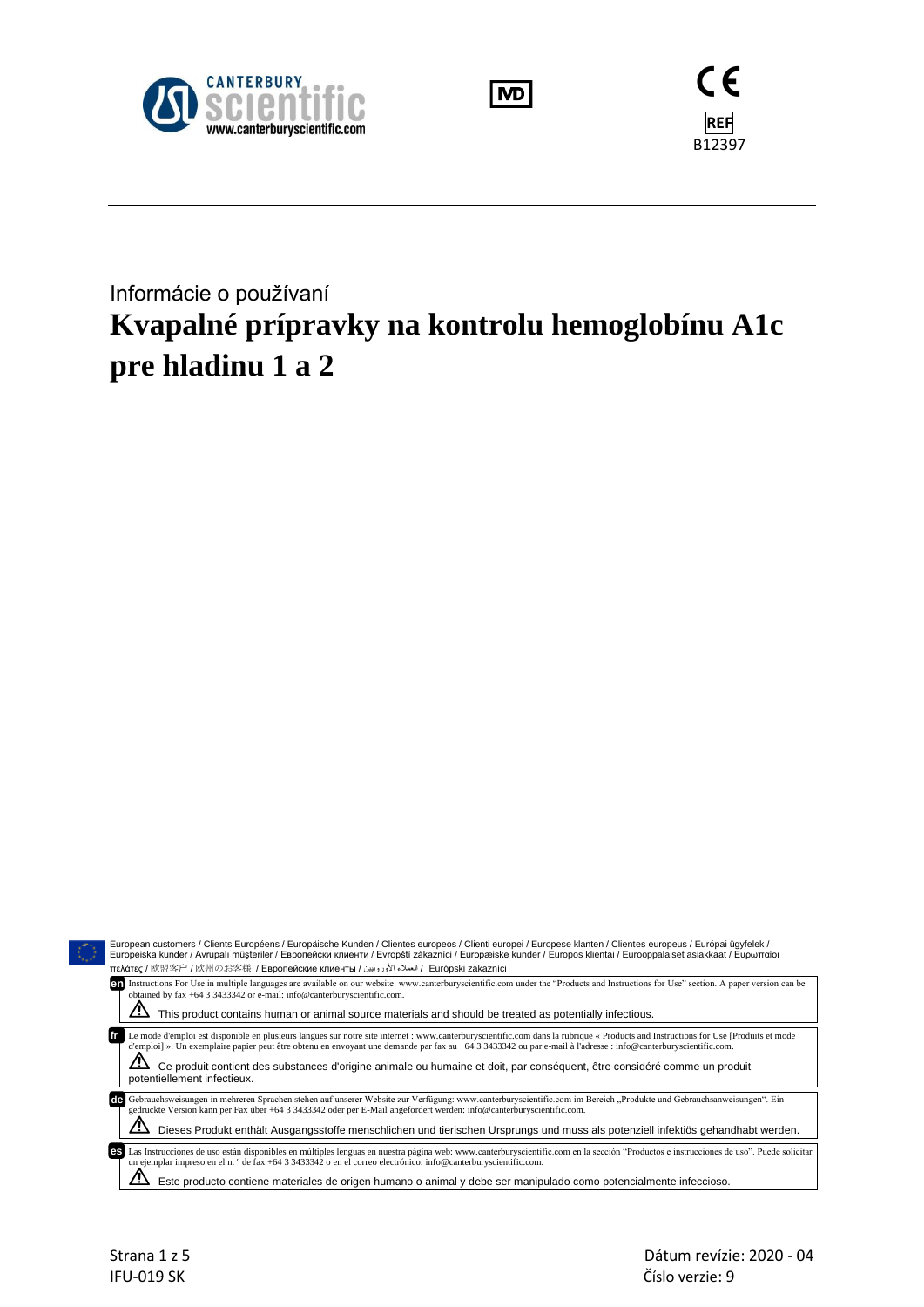|           | Sul nostro sito Web sono disponibili le istruzioni per l'uso in varie lingue: www.canterburyscientific.com nella sezione "Products and Instructions for Use" (Prodotti e istruzioni per<br>l'uso).                                                                                                                                                                            |
|-----------|-------------------------------------------------------------------------------------------------------------------------------------------------------------------------------------------------------------------------------------------------------------------------------------------------------------------------------------------------------------------------------|
|           | È possibile ricevere una versione cartacea inviando un fax al numero +64 3 3433342 o scrivendo un'e-mail all'indirizzo: info@canterburyscientific.com.                                                                                                                                                                                                                        |
|           | Questo prodotto contiene materiali di origine umana o animale e deve essere trattato come potenzialmente infettivo.                                                                                                                                                                                                                                                           |
| nl        | Op onze website is de gebruiksaanwijzing in meerdere talen beschikbaar: zie www.canterburyscientific.com onder het gedeelte "Producten en gebruiksaanwijzingen". Gedrukte versies<br>kunnen worden aangevraagd via fax +64 3 3433342 of e-mail: info@canterburyscientific.com.                                                                                                |
|           | Dit product bevat materialen van menselijke en dierlijke oorsprong en moet worden behandeld als mogelijk infectieus.<br>No nosso site da internet, poderá encontrar Instruções de Utilização em várias línguas: www.canterburyscientific.com na secção "Produtos e Instruções de Utilização". Poderá obter                                                                    |
|           | uma versão em papel pelo fax +64 3 3433342 ou e_mail: info@canterburyscientific.com.                                                                                                                                                                                                                                                                                          |
|           | Este produto contém materiais de origem humana ou animal e deve ser considerado como potencialmente infeccioso.<br>A Használati utasítás több nyelven elérhető honlapunkon a www.canterburyscientific.com címen, a "Products and Instructions for Use" (Termékek és Használati utasítások) című                                                                               |
|           | részben.<br>A nyomtatott verzió fax (+64 3 3433342) vagy e-mail (info@canterburyscientific.com) útján szerezhető be.                                                                                                                                                                                                                                                          |
|           | Ez a termék emberi, illetve állati forrásból származó anyagokat tartalmaz, és potenciálisan fertőző anyagként kell kezelni.                                                                                                                                                                                                                                                   |
| <b>SV</b> | Bruksanvisning på flera språk finns på vår hemsida: www.canterburyscientific.com under avsnittet "Produkter och bruksanvisningar". En pappersversion kan erhållas via fax +64 3<br>3433342 eller e--post: info@canterburyscientific.com.                                                                                                                                      |
|           | Denna produkt innehåller material av humant eller djurursprung och ska behandlas som potentiellt smittsam.                                                                                                                                                                                                                                                                    |
|           | Birçok dilde Kullanım Talimatları Web sitemizde mevcuttur: "Products and Instructions for Use" (Ürünler ve Kullanım Talimatları) bölümü altında www.canterburyscientific.com<br>adresinde. Basılı sürüm faks +64 3 3433342 veya e-posta ile sağlanabilir: info@canterburyscientific.com.                                                                                      |
|           | Bu ürün insan veya hayvan kaynaklı materyaller içermektedir ve potansiyel olarak bulaşıcı olduğu düşünülerek işlem yapılmalıdır.                                                                                                                                                                                                                                              |
|           | Инструкциите за употреба на различни езици можете да намерите на нашия уебсайт: www.canterburyscientific.com в раздел "Products and Instructions for Use" ("Продукти и<br>инструкции за употреба"). Можете да се сдобиете с техния хартиен вариант чрез факс +64 3 3433342 или на имейл: info@canterburyscientific.com.                                                       |
|           | Този продукт съдържа материали от човешки или животински произход и следва да се третира като потенциално зара̀зен.                                                                                                                                                                                                                                                           |
|           | Návod k použití v několika jazycích je k dispozici na našich webových stránkách: www.canterburyscientific.com v části "Výrobky a návod k použití". Tištěnou verzi lze získat faxem<br>+64 3 3433342 nebo e--mailem: info@canterburyscientific.com.                                                                                                                            |
|           | Tento výrobek obsahuje lidské nebo zvířecí zdrojové materiály a musí tedy být považován jako potenciálně infekční.                                                                                                                                                                                                                                                            |
| da        | Brugsanvisninger er tilgængelige på flere sprog på vores website: www.canterburyscientific.com i sektionen "Products and Instructions for Use". En trykt udgave kan fås via fax ved<br>henvendelse på tlf. +64 3 3433342 eller e-mail: info@canterburyscientific.com.                                                                                                         |
|           | Dette produkt indeholder humane eller animalske kildematerialer og skal behandles som potentielt infektiøst.                                                                                                                                                                                                                                                                  |
|           | Naudojimo instrukcijas keliomis kalbomis galima rasti mūsų interneto svetainėje www.canterburyscientific.com, skyriuje "Produktai ir naudojimo instrukcijos". Popierinę versiją<br>galima gauti faksu +64 3 3433342 arba el. paštu info@canterburyscientific.com.                                                                                                             |
|           | Šio produkto sudėtyje yra žmogaus ir gyvūnų kilmės medžiagų, todėl jį reikia laikyti potencialiai infekciniu.                                                                                                                                                                                                                                                                 |
| fi        | Sivustoltamme löytyy käyttöohjeet useilla eri kielillä: www.canterburyscientific.com, osa "Tuotteet ja käyttöohjeet". Voit hankkia tulostetun version faksaamalla numeroon +64 3<br>3433342 tai lähettämällä sähköpostia osoitteeseen: info@canterburyscientific.com.                                                                                                         |
|           | Tämä tuote sisältää ihmis- tai eläinperäisiä lähdemateriaaleja ja sitä on käsiteltävä mahdollisen tartuntavaaran aiheuttavana tuotteena.                                                                                                                                                                                                                                      |
|           | Οδηγίες χρήσης σε διάφορες γλώσσες είναι διαθέσιμες στον δικτυακό τόπο μας: www.canterburyscientific.com στην ενότητα «Προϊόντα και οδηγίες χρήσης». Έντυπη μορφή μπορεί<br>να ληφθεί μέσω φαξ +64 3 3433342 ή e--mail: info@canterburyscientific.com.<br>Αυτό το προϊόν περιέχει υλικά ανθρώπινης ή ζωικής προέλευσης και πρέπει να αντιμετωπίζεται ως δυνητικά μολυσματικό. |
|           | Инструкции по эксплуатации на разных языках имеются на нашем интернет-сайте: www.canterburyscientific.com в разделе Products and Instructions for Use (Продукция и                                                                                                                                                                                                            |
|           | инструкции по эксплуатации). Бумажную версию можно получить по факсу: +64 3 3433342 или электронной почте: info@canterburyscientific.com.                                                                                                                                                                                                                                     |
|           | ${\bf \Lambda}$ Данный препарат содержит материалы человеческого или животного происхождения и должен рассматриваться как<br>потенциально инфицированный.                                                                                                                                                                                                                     |
|           | 11 Upute za uporabu na raznim jezicima dostupne su na našoj web stranici: www.canterburyscientific.com pod odjeljkom "Proizvodi i upute za upotrebu". Papirnata se verzija može<br>dobiti telefaksom na broj                                                                                                                                                                  |
|           | +64 3 3433342 ili e-poštom: info@canterburyscientific.com.                                                                                                                                                                                                                                                                                                                    |
|           | Ovaj proizvod sadrži ljudski ili životinjski izvor materijala i treba biti tretiran kao potencijalno zarazan.                                                                                                                                                                                                                                                                 |
|           | SK Pokyny na použitie v rôznych jazykoch sú dostupné na našej webovej stránke: www.canterburyscientific.com v časti "Produkty a pokyny na použitie". Papierovú verziu je možné<br>získať faxom na čísle +64 3 3433342 alebo e-mailom: info@canterburyscientific.com.                                                                                                          |
|           | Tento produkt obsahuje materiály ľudského alebo zvieracieho pôvodu a malo by sa s ním zaobchádzať ako s potenciálne infekčným<br>materiálom.                                                                                                                                                                                                                                  |
|           | TO Instructiuni de utilizare în mai multe limbi sunt disponibile pe site-ul nostru: www.canterburyscientific.com la secțiunea "Products and Instructions for Use" (Produse și instrucțiuni                                                                                                                                                                                    |
|           | de utilizare). Se poate obține o versiune tipărită prin trimiterea unui fax la numărul +64 3 3433342 sau a unui e-mail la adresa: info@canterburyscientific.com.<br><u>/!\</u><br>Acest produs contine materiale sursă umane sau animale și trebuie tratat ca fiind un produs potențial infecțios.                                                                            |
|           |                                                                                                                                                                                                                                                                                                                                                                               |
|           | Other customers / Autres clients / Andere Kunden / Otros clients / Altri clienti / Overige klanten / Outros clients / Más ügyfelek / Andra kunder / Diğer müşteriler / Други<br>клиенти / Ostatní zákazníci / Andre kunder / Kiti klientai / Muut asiakkaat / Άλλοι πελάτες / 其他客户 / その他の地域のお客様 / Прочие клиенты / لمدلاء الأخرين /                                           |
| сs        | 在本公司网站上提供多种语言版本的《产品使用说明书》,网址 www.canterburyscientific.com;在网站首页的"Products and Instructions for Use"(产品与使用说明书)<br>部分,可找到这些文档。纸质印刷版本可发传真至+64 3 3433342 或发送电子邮件至 info@canterburyscientific.com                                                                                                                                                                                   |
|           | 本产品含有人或动物来源的材料, 应作为潜在传染性材料对待。                                                                                                                                                                                                                                                                                                                                                 |
| ja        | 他言語版の「ご使用上の注意」を当社ウェブサイト (www.canterburyscientific.com)の「Products and Instructions for Use」セクションで入手できます。印刷版はファ<br>ックス(+64 3 3433342)又は電子メール(info@canterburyscientific.com)で入手できます。                                                                                                                                                                                             |
|           | <u>/\</u><br>本製品にはヒト又は動物由来の原料が含まれているため、感染症の可能性があるものとしてお取り扱いください。                                                                                                                                                                                                                                                                                                              |
|           | تتوفر إرشادات الاستخدام بعدة لغات على موقعنا على ويب: www.canterburyscientific.com قسم "العنتجات وإرشادات الاستخدام". يمكن الحصول على نسخة ورقية بالفاكس على رقم +64 343342 أو بالبريد الإلكتروني:<br>.info@canterburyscientific.com                                                                                                                                          |
|           |                                                                                                                                                                                                                                                                                                                                                                               |
| vi        | Hướng dẫn sử dụng bằng nhiều ngôn ngữ có sẵn trên trang web của chúng tôi: www.canterburyscientific.com, trong phần "Sản phẩm và Hướng dẫn Sử dụng". Bạn có thể nhận bản in                                                                                                                                                                                                   |
|           | qua fax theo sô: +64 3 3433342 hoặc qua e-mail: info@canterburyscientific.com.                                                                                                                                                                                                                                                                                                |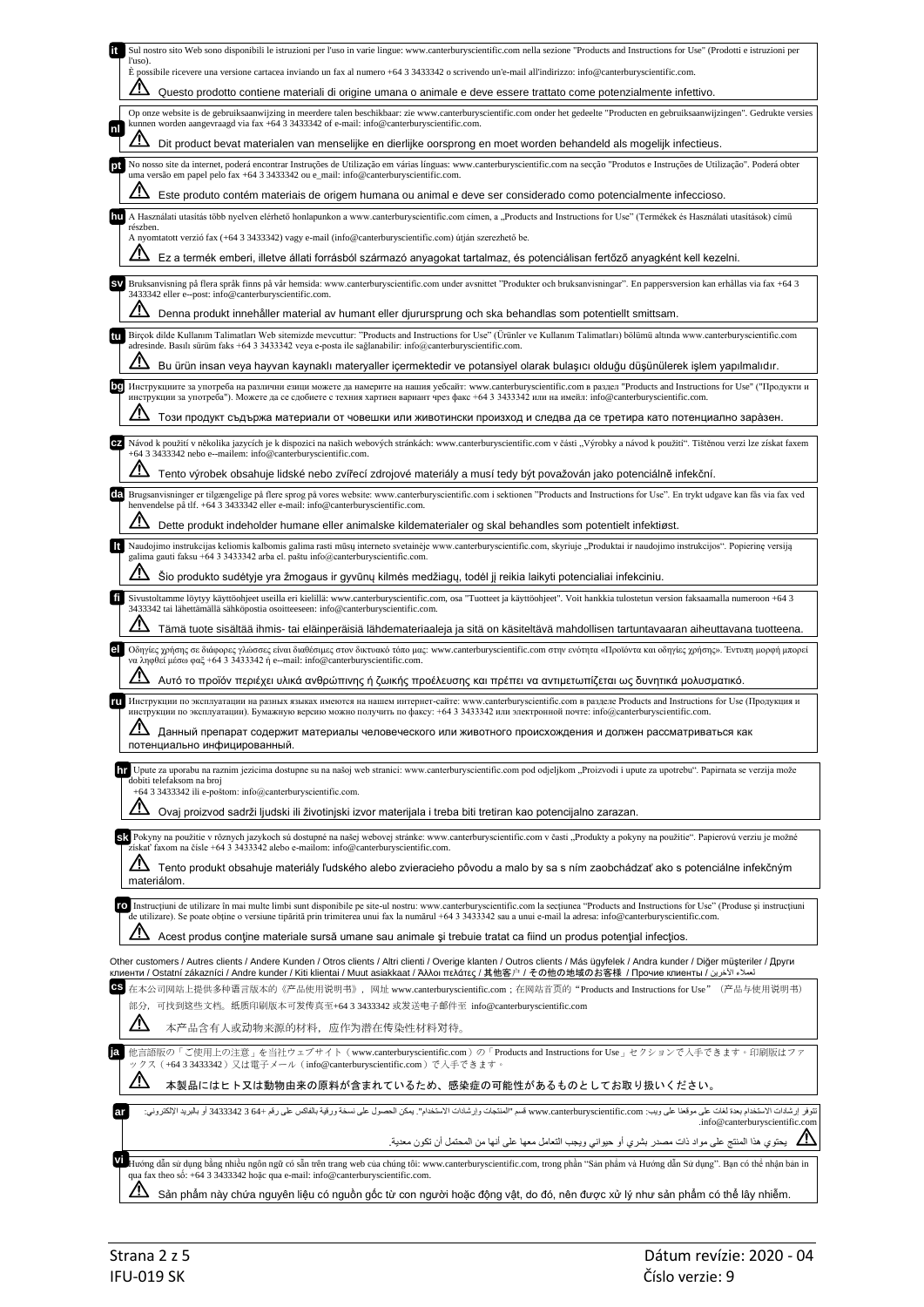# **Opis a použitie**

Kvapalné prípravky na kontrolu hemoglobínu A1c extendSURE<sup>TM</sup> CONTROL sú vyrobené z ľudskej krvi a obsahujú normálny hemoglobín, konzervačné látky a stabilizátory. Zloženie týchto prípravkov zabezpečuje ich zvýšenú stabilitu. Kontrolný prípravok pre hladinu 2 sa vyrába procesom riadenej glykácie nediabetickej krvi *in vitro*.

Kontrolné prípravky sú určené na použitie ako materiály kontroly kvality na monitorovanie správnosti a presnosti laboratórnych skúšobných postupov kvantitatívneho stanovenia HbA1c pre tieto druhy analýz: iónová HPLC, imunoanalýza a enzymatické postupy.  $\Box$  Na konkrétne použitie v príslušnej analýze

pozrite návod na použitie daného analyzátora. Kontrolný prípravok sa nemá používať ako kalibrátor.

Správna laboratórna prax určuje, že vo všetkých laboratóriách má byť zavedený program kontroly kvality. Tento program pozostáva z rutinnej analýzy týchto kontrolných prípravkov vyškoleným laboratórnym personálom a z vyhodnotenia zdokumentovaných výsledkov ich porovnaním s prijateľnými laboratórnymi limitmi. Ak sú výsledky mimo týchto limitov, je potrebné zopakovať analýzu kontrolného prípravku a skontrolovať parametre metódy, faktory prostredia a použité techniky. Ak sa po zopakovaní analýzy výsledky naďalej nachádzajú mimo prijateľných limitov, obráťte sa na výrobcu kontrolného prípravku, ktorý vám poskytne ďalšiu pomoc pri interpretácii výsledkov kontroly.

Správna laboratórna prax ďalej určuje, že kontrolné vzorky a výsledky musia byť uložené mimo vzoriek a výsledkov pacientov.

# **Klinická aplikácia merania hemoglobínu A1c**

Meranie HbA1c je osobitne užitočné u diabetických pacientov. Hladina glukózy v krvi je veľmi premenlivá a testovanie okamžitej hladiny glukózy v krvi neodráža priemernú situáciu. Tvorba HbA1c prebieha pomaly (cca 0,05 %/deň) a nepretržite počas 120-dňovej životnosti krviniek. Meranie HbA1c je pre lekárov užitočné ako ukazovateľ dlhodobej koncentrácie glukózy v krvi a teda ako miera stupňa kontroly alebo samoregulácie u diabetického pacienta. Každé laboratórium by však malo určiť referenčný interval, ktorý zodpovedá charakteristikám testovanej populácie. Každé zvýšenie hladiny HbA1c o jedno percento zodpovedá zvýšeniu priemernej hladiny glukózy v krvi o cca 30 mg/dL alebo 1,7 mmol/L. Platí všeobecné pravidlo, že hladina HbA1c nad 10 % predstavuje slabú kontrolu diabetu, zatiaľ čo hodnoty medzi 6,5 % a 7,5 % naznačujú jeho dobrú kontrolu.

# **Obsah súpravy**

REF B12397

**Popis:**

- $12$  fľaštičiek kvapalného prípravku na kontrolu hemoglobínu A1c extendSURE<sup>TM</sup> pre hladinu 1 s obsahom 1,0 ml.
- $12$  fľaštičiek kvapalného prípravku na kontrolu hemoglobínu A1c extendSURE<sup>TM</sup> pre hladinu 2 s obsahom 1,0 ml.
- 1 informačný list.
- 3 karty hodnôt špecifických pre príslušnú šaržu

# **Bezpečnostné opatrenia/varovania**

#### **VAROVANIE**

#### **Potenciálne biologicky nebezpečný materiál**

Pri výrobe týchto kontrolných prípravkov boli použité červené krvinky ľudského pôvodu. Každá jednotka bola získaná od darcov krvi a bola testovaná pomocou metód prijatých Úradom na kontrolu potravín a liečiv USA (FDA) a bolo zistené, že nereagovala s povrchovým antigénom hepatitídy B, anti-HCV, anti-HIV 1 a 2 a syfilisu. Žiadna skúšobná metóda nemôže poskytnúť úplnú istotu, že kontrolný prípravok obsahujúci materiály ľudského pôvodu neobsahuje tieto alebo iné infekčné látky. Správna laboratórna prax určuje, že všetky materiály ľudského pôvodu sa majú považovať za potenciálne infekčné a je potrebné s nimi zaobchádzať s prijatím rovnakých bezpečnostných opatrení ako pri vzorkách od pacientov.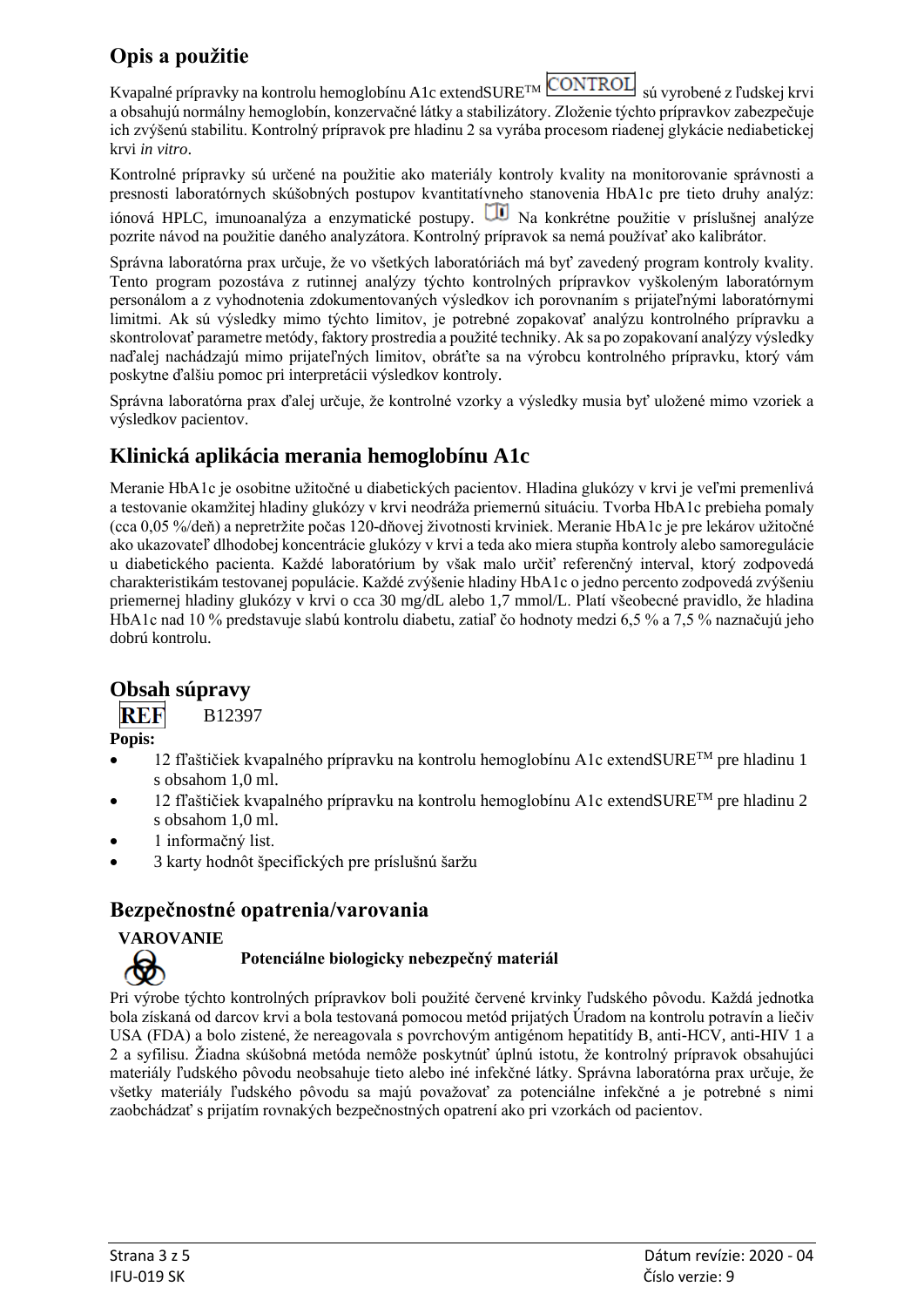

#### **UPOZORNENIE**

- **Pred použitím kontrolných prípravkov si pozorne PREČÍTAJTE tento INFORMAČNÝ LIST.**
- **NA DIAGNOSTICKÉ POUŽITIE** *IN VITRO.*
- **Pri používaní týchto kontrolných prípravkov sa ODPORÚČA OCHRANNÝ ODEV (okuliare, rukavice a laboratórny plášť).**
- **S vyradenými alebo rozliatymi kontrolnými prípravkami zaobchádzajte a zneškodnite ich v súlade s vašimi bezpečnostnými laboratórnymi usmerneniami alebo miestnymi predpismi.**
- **Tento PRÍPRAVOK OBSAHUJE malé množstvo KYANIDU DRASELNÉHO. PRÍPRAVKY NEPOŽÍVAJTE.**
- **NEPOUŽÍVAJTE KONTROLY PO DÁTUME SPOTREBY a nikdy nepoužívajte rôzne šarže kontrol súčasne..**
- **Ak kontrolný prípravok javí známky MIKROBIÁLNEJ KONTAMINÁCIE alebo HNEDÉHO SFARBENIA, prípadne obsahuje VYZRÁŽANÉ ČASTICE, fľaštičku vyraďte.**

#### **Skladovanie a zaobchádzanie**

Produkt je nutné skladovať chránený pred svetlom, najlepšie v originálnom balení.

#### **Neotvorené fľaštičky**

Neotvorené fľaštičky s tekutou kontrolou extendSURETM Haemoglobin A1c je potrebné skladovať v stojatej polohe pri teplote 2 – 8 °C. Kontroly je možné používať až do posledného dňa mesiaca exspirácie  $\leq$ , ktorý je uvedený na fľaštičke, a sú stabilné po dobu 30 mesiacov od dátumu výroby.

# **Otvorené fľaštičky**

Otvorené fľaštičky kvapalného prípravku na kontrolu hemoglobínu A1c extendSURETM by sa mali skladovať v zvislej polohe pri teplote  $2 - 8$  °C. Po otvorení sa kontrolné prípravky sa môžu používať po dobu 30 dní v tesne uzavretých fľaštičkách. Kontrolné prípravky by nemali zamrznúť a následne sa roztopiť.

# **Postup kontroly**

Kvapalné prípravky na kontrolu hemoglobínu A1c extendSURETM sa dodávajú pripravené na použitie; zaobchádzajte s nimi rovnako ako so vzorkami od neznámych pacientov a používajte ich v súlade s pokynmi výrobcu dodanými s príslušným prístrojom/metódou. Kontrolné prípravky majú elučný profil kolóny porovnateľný s hemolyzátmi z plnej krvi pacientov.

# **Priradenie hodnôt, vyhlásenie o sledovateľnosti a hodnoty analýz**

Priemerné kontrolné hodnoty MEAN<sub>a</sub> hodnoty rozsahu RANGE pre hemoglobín A1c v chemických systémoch AU a DxC sú uvedené na pripojenej karte hodnôt špecifických pre príslušnú šaržu extendSURETM KARTA HODNÔT ŠPECIFICKÝCH PRE PRÍSLUŠNÚ ŠARŽU LOT SPECIFIC

VALUE ASSIGNMENT CARD v jednotkách UNITS % (upravených podľa NGSP NGSP ALIGNED) a

mmol/mol (upravených podľa IFCC ALIGNED), ako aj v jednotkách g/dL a mmol/L. Taktiež pre každú kartu je uvedená hodnota celkového hemoglobínu v jednotkách g/dL a mmol/L.

Hodnoty pre kontrolný prípravok **Level 1** pre hladinu 1 sú vytlačené na jednej strane každej karty a hodnoty pre kontrolný prípravok  $\boxed{\text{Level 2}}$  pre hladinu 2 sú vytlačené na druhej strane.

Tieto analytické hodnoty boli získané z opakovaných analýz a sú vysledovateľné a špecifické pre Analýzu prístroja výrobcu/reagentu hemoglobínu A1c

MANUFACTURER'S INSTRUMENT/HAEMOGLOBIN A1c REAGENT ASSAY pomocou prístrojov a šarží reagentov dostupných v čase analýzy a sú špecifické pre túto šaržu kvapalných prípravkov na kontrolu hemoglobínu A1c.

Keďže analytické hodnoty závisia od analytických postupov, ako aj od niektorých iných faktorov, a pretože iné analytické systémy môžu dávať iné hodnoty, odporúča sa, aby každé laboratórium si zaviedlo svoje vlastné kontrolné limity na základe každodenného používania daného testu. Každý výsledok, ktoré je mimo limitov zavedených vo vašom laboratóriu, by sa mal preskúmať